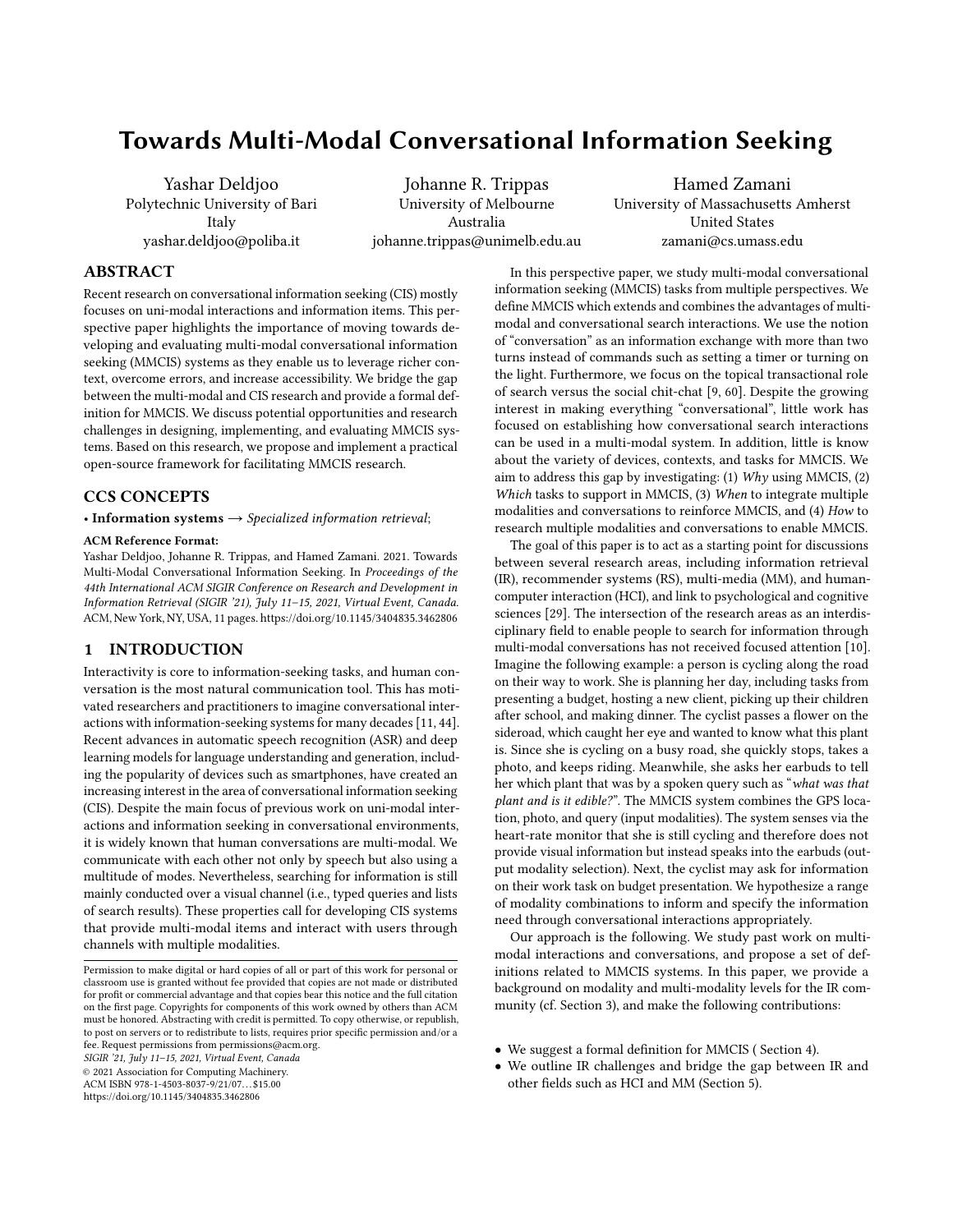• We propose practical ways for developing and evaluating MM-CIS systems. More importantly, we extend the Macaw architecture [\[64\]](#page-10-2) by supporting different MMCIS tasks and publicly release the resulted platform, named Macaw-MMCIS (Section [6\)](#page-7-0).

Assumptions: For simplicity of discussion, the term informationseeking (IS) is used to refer to a set of relevant systems, including (and not limited to) question answering (QA), recommendation, and IR systems. We assume all these systems take as input a representation of the user's information need, e.g., a keyword query, the user profile, or a natural language question, to provide information access to any documents, answers, or information units that satisfy the user's information need.

## 2 RELATED WORK

In this section, we introduce the main concepts of conversational information seeking and multi-modal information seeking. We make a distinction between the two main systems, (i) uni-modal information seeking and (ii) multi-modal information seeking (MMIS).

#### 2.1 Uni-Modal Information Seeking

Users often search for information by interacting with a traditional browser-based search engine such as Google, Bing, or Yandex. Commonly, users write queries into a search box representing their information need. These written queries are usually a short statement of the user's knowledge gap [\[5\]](#page-9-5). The system uses these queries to match, rank, retrieve, and present documents to help users solve their information needs. This process is often completed with solely textual information and can be classified as uni-modal information seeking in which both input and output are presented in text.

More recently, with the developments around machine learning and natural language processing (NLP), the search interactions in which both input and output are presented via speech has received considerable attention [\[33,](#page-9-6) [58\]](#page-10-3). This more natural way of expressing an information need via speech is considered an advantage of the spoken conversational search interaction paradigm. Other benefits include that users can access information even when there is no screen or keyboard available, on mobile devices, or on-the-go. Furthermore, people with limited literacy skills may benefit from non-visual interactions. Nevertheless, presenting search results and documents without overwhelming the user with information over a speech-only channel is challenging [\[57,](#page-10-4) [59,](#page-10-5) [62\]](#page-10-6). Even though all information should be able to be presented over audio for accessibility reasons, much different information formats benefit from a non-audio form (i.e., images or tables) [\[67,](#page-10-7) [69\]](#page-10-8). Spoken conversational search can still be seen as a uni-modal way of interaction. That is because, although the input and output are presented via audio in a spoken conversational search setting, ASR and speech synthesis techniques still transform speech into a text format.

Increasingly, major search companies are using the advantages of multi-modal interactions. For example, instead of a search query submitted in a query box, users can now search by submitting an image to retrieve similar images, names, and locations. Furthermore, with personalizations through accounts, GPS locations, or multiple devices, everyday search interactions move away from the traditional desktop search to an even more ubiquitous activity.

#### 2.2 Multi-Modal Information Seeking

MMIS systems are often divided into two sub-systems: (i) classical multi-modal search and RS, and (ii) multi-modal information seeking through spoken dialogs. We discuss these two system types.

Classical multi-modal information-seeking: It has been shown that searching through keywords or recommendations often benefit from multi-modal signals, from contextual item recommendation [\[32,](#page-9-7) [63\]](#page-10-9), to visual-based and multimedia recommendation [\[16,](#page-9-8) [18,](#page-9-9) [41\]](#page-9-10), cold-start dilemmas [\[14,](#page-9-11) [17,](#page-9-12) [45\]](#page-9-13), or explaining and visualizing recommendation outcomes [\[55\]](#page-10-10). Furthermore, many IS tasks can be enhanced by using the available multi-modal domain knowledge. For instance, what does Persian or Ancient Egyptian architecture look like, what makes Schindler's List's story development strong, or what kind of outfit is suited for a holiday resort?

A recent survey by Deldjoo et al. [\[20\]](#page-9-14) provides a frame of reference for multi-modal RS highlighting how multimedia content (here referred to as audio, visual, and textual content) can be useful in real-world recommendation problems. These systems are built in two recommendation scenarios, both accepting multimedia input but providing different types of output:

- to suggest a specific media item to a user–for example, a music track or a video; or
- to suggest a non-media item by exploiting the media (e.g., product images) associated with the information items–for example, to recommend fashion items or food based on the visual appearance of the images associated with the items.

From an algorithmic point-of-view, a major issue in MMIS relates to the fusion of several modalities (e.g., text and image) to obtain a meaningful representation. Recent state-of-the-art techniques employ joint representation techniques to find a latent space in which multiple modality information can be projected and compared [\[26\]](#page-9-15). This can be a challenging task, e.g., while content data such as text and images might be well-aligned, obtaining a latent space to perform joint content and user-preference representation (e.g., ratings, clicks, social-media information) might not be trivial. Textual (uni-modal) embedding techniques such as word2vec [\[42\]](#page-9-16), glove [\[49\]](#page-10-11), and BERT [\[21\]](#page-9-17), have been a driving force to design multi-modal embedding techniques e.g., based on graphs [\[22\]](#page-9-18), deep neural networks [\[8\]](#page-9-19), and general-purpose techniques [\[27\]](#page-9-20). These approaches have now found a long-standing position across various tasks related to MMCIS, such as QA, recommendation, cross-media retrieval [\[8\]](#page-9-19), and multi-modal dialogue systems [\[43\]](#page-9-21).

Multi-modal dialogues: Due to the advances in deep learning, research at the intersection of vision and language is unified. This has led to increasing demand for multi-modal dialogue agents, which unlike MMCIS that mostly focuses on open-domain information seeking tasks, they mostly focus on chit-chat conversations or task-oriented dialogues in a specific domain. The primary bottleneck for advancing research in (deep) multi-modal dialogues is the availability of large-scale datasets in modalities beyond text. As a leading study, Saha et al. [\[53\]](#page-10-12) presented a multi-modal benchmark dataset for the fashion domain. The authors developed two multimodal neural models in the encode-attend-decode paradigm and demonstrated the proposed systems' efficacy on two relevant subtasks, namely text response generation and best image response selection. The MMD dataset paved the path for interesting new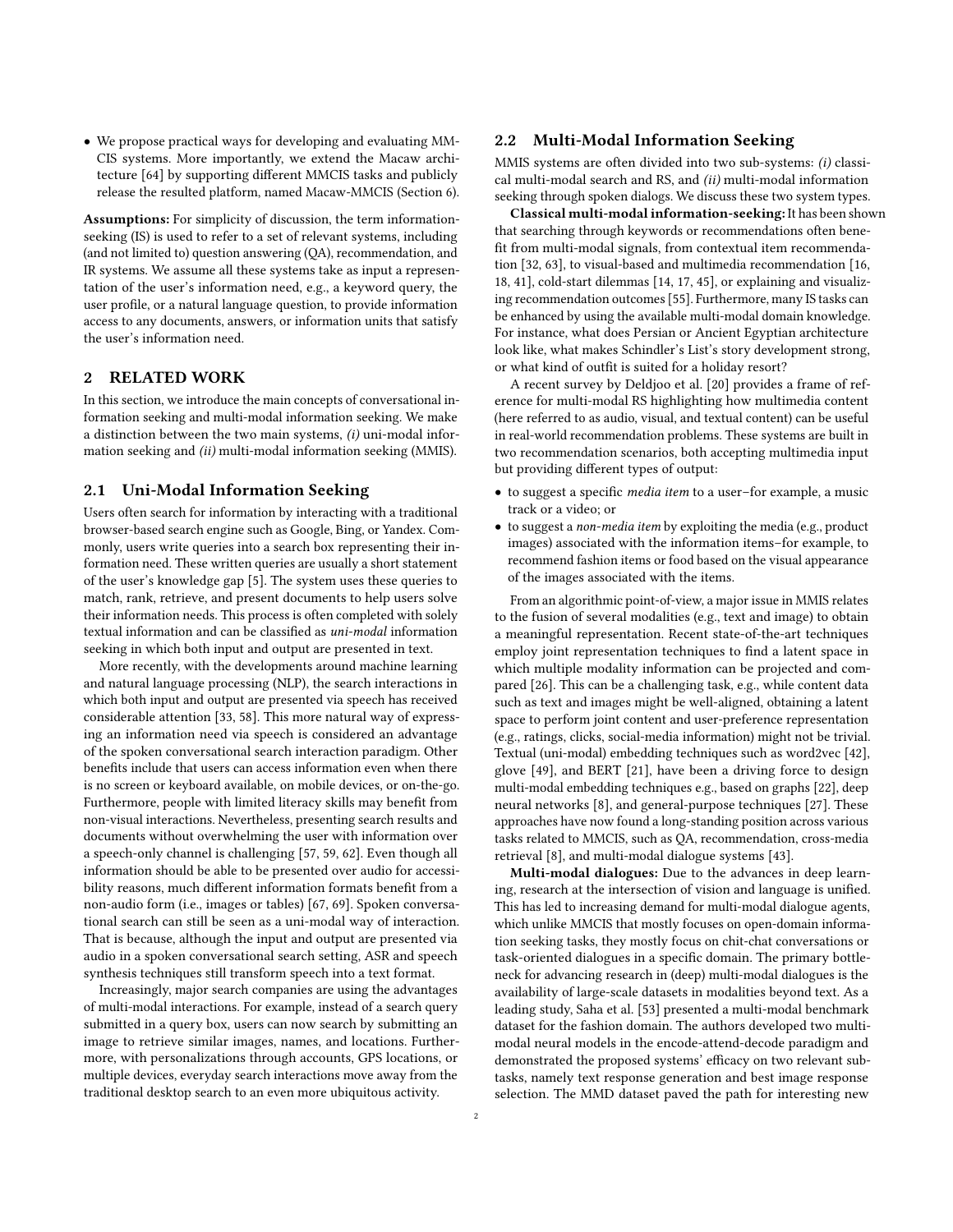challenges on task-oriented dialog systems and visually grounded dialogues. Later, Liao et al. [\[38\]](#page-9-22) built a knowledge-aware multimodal dialog system (KMD), based on deep reinforcement learning, and a hierarchical neural system to produce more substantive responses. Cui et al. [\[13\]](#page-9-23) present a KMD system in which the authors pay more attention to user explicit requirement in the attributes by dynamically encoding the dialog history based on user attention. Facebook AI released SIMMC [\[12\]](#page-9-24), the situated interactive multimodal conversation dataset, which improves classical task-oriented dialogues (based on basic tasks such as question-and-answer or call-and-response) by situating the user in an online store based on AR/VR and run complex multi-modal actions, such as changing the view of an object in the scene, searching or adding to cart.

#### <span id="page-2-0"></span>3 MULTI-MODAL INTERACTIONS

Multi-modality is a highly inter-disciplinary concept; it concerns integrating different information sources, enabling expanding knowledge from only one source. In the following, we present the definition of different modality types (Section [3.1\)](#page-2-1), and the modality principles, linking to psychological and cognitive science (Section [3.2\)](#page-3-1).

## <span id="page-2-1"></span>3.1 Modality Types

Several terms pertinent to multi-modality include multi-modal interactions, multi-modal interfaces, modes and modality, channels, platforms, multi-sensory, and multimedia. These vocabularies have adopted different implications in various communities [\[39,](#page-9-25) [61\]](#page-10-13). There are two views on multi-modal interaction: human-centered and system-oriented view [\[52\]](#page-10-14). The human-centered view relates the term modality to human sensory modalities (the five senses of vision, hearing, touch, taste, and smell), and multi-modal interaction refers to the capacity of the human to (i) receive, (ii) process, and (iii) deliver information from/to the outside using more than one sensory modality. In contrast, the system-oriented view focuses on the system and regards multi-modal interactions as systems that accept many different inputs combined in a meaningful manner. We combine these two views in Figure [1,](#page-3-2) showing a multi-modal process starting from the human, hardware, software to the human. The process displays the different components/features involved:

- The user *inputs human actions* through the activation of muscles (e.g., vocal cords, hand), corresponding to several human biological/sensorial modalities.
- The user communicates with the computer using several physical input devices (keyboard, mouse), or more advanced ones such as motion or eye-gaze tracking sensors. These input devices correspond to different interaction channels (see Section [3.1.1\)](#page-2-2).
- The information sensed by the machine's input devices produce different representations of data in audio, text, images, video, or the presentation mediums. These data provide distinctive levels of understanding of user intention at diverse semantic levels (i.e., low-level, semantic). Audio, image, and text correspond to different processing modalities (see Section [3.1.2\)](#page-2-3).
- The computer processes the information coming from constituting modalities through applying various computer vision, NLP, audio analysis, and data fusion, corresponding again to the processing modalities (see Section [3.1.2\)](#page-2-3).
- The computer outputs the message through appropriate devices (e.g., screen, loudspeaker). The computer may send statistically

raw data (e.g., static images, audio files, or video clips) or data generated dynamically from abstract representations (such as generation of text, graphics, or speech synthesis) (see Section [3.1.3\)](#page-2-4).

• Eventually, several user senses are stimulated by the system output (e.g., vision, hearing).

Multi-modality can be analyzed with respect to the communication/interaction channel, processing modalities, presentation mode, or a combination.

<span id="page-2-2"></span>3.1.1 Interaction Channel. A channel is a pathway through which information is conveyed. We use this term to refer to its HCI usage, i.e., an interaction technique that exploits a specific combination of the user's ability and device capability to enable human-computer communication. This modality refers to technologies or tasks related to communication between a person and a system, as input (to the system) or output (to a human).

- Input channels: they involve various input types based on pointing, touch, speech, body gesture; for instance, mice, keyboard (traditional input devices), or interaction devices based on touch or vision such as gesture recognition and motion tracking (modern input devices), where the latter allows user to interact with a computer more naturally and intuitively.
- Output channels: such as traditional 2D screens, audio output, to holograms.

Example: The cyclist example in Section [1](#page-0-0) uses multiple sensors/devices (GPS, heart-rate monitoring), together with the photo and the query, which constitute different interaction channels. This system is a multi-modal system from the channel perspective.

<span id="page-2-3"></span>3.1.2 Processing Modality. Processing modalities describe the processes performed by the system and the data representation of information items. They are often based on human biological senses (or sensory modalities), namely visual, auditory, tactile, smell, and taste. From a processing point-of-view, we can recognize the following primary processing modalities, visual (V), text (T), audio (A), touch (To), others (O).<sup>[1](#page-2-5)</sup> Note that emerging technologies such as non-evasive sensing of neural activities via a brain-computer interface may become an indispensable part of multi-modal systems in the future [\[61\]](#page-10-13). We consider signals obtained from such technologies as part of the category "others".

Example: A QA system that combines text and images input (question) or output (answer) level is a multi-modal QA system at the processing level, where the constituting modalities include T+V.

<span id="page-2-4"></span>3.1.3 Presentation Mode. This level is helpful to reason about modality's psychological/cultural impact or explains the modality effects based on the human brain. The presentation mode of communication refers to whether the presented stimulus to human is verbal or non-verbal.

- Verbal communication (VC): It is the process of sending and receiving messages through the use of words.
- Non-Verbal communication (NVC): It is the wordless process of conveying messages, e.g., using facial expressions, body language, gesture, and posture.

<span id="page-2-5"></span> $^1$  Note that although "text" does not correspond to an individual human sensory modality due to its predominant use we consider it as a processing modality.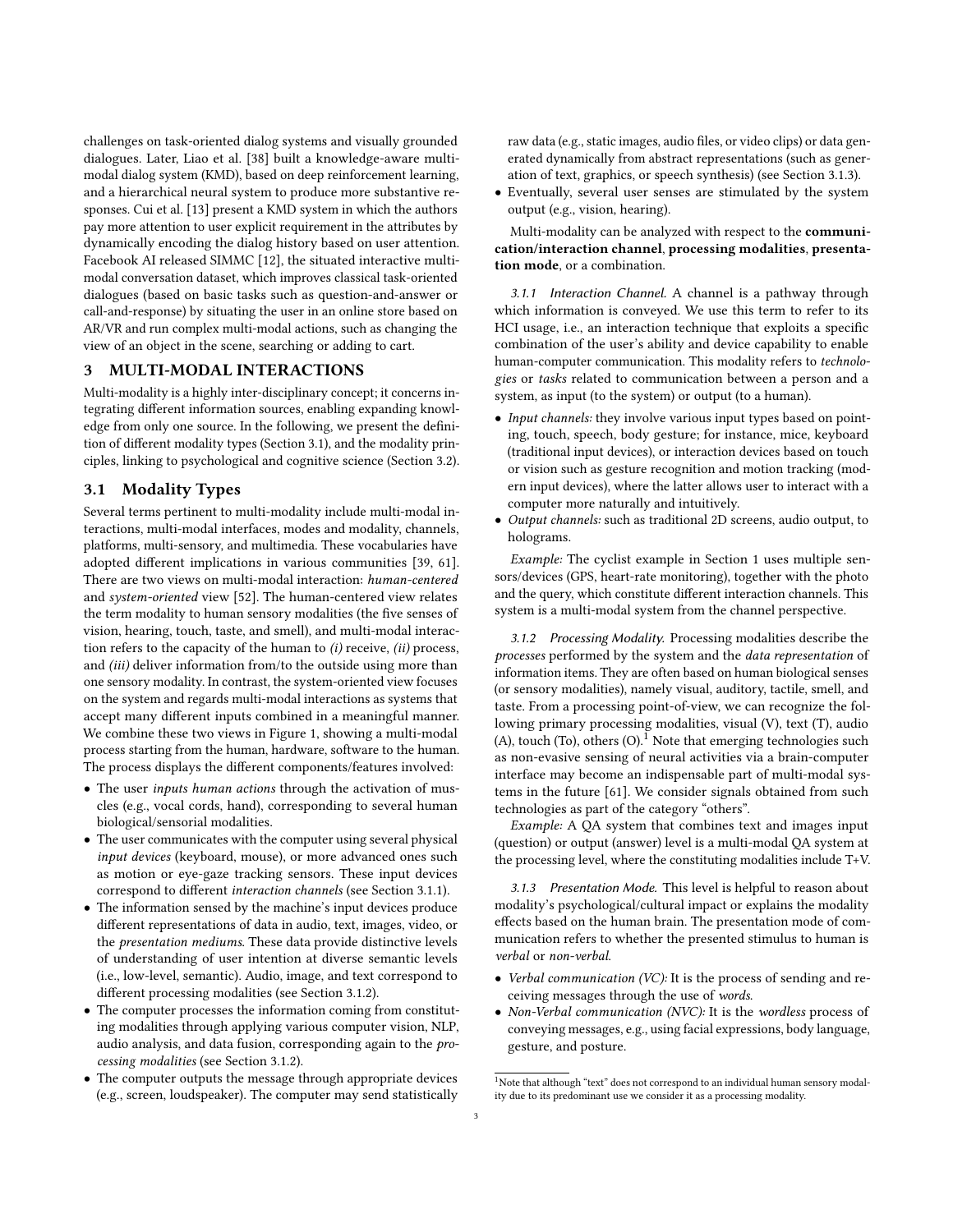<span id="page-3-2"></span>

Figure 1: A conceptual design of a multi-modal system and its different elements (Figure is adapted from [\[35,](#page-9-26) [40\]](#page-9-27)).

VC enables humans to convey messages clearly and fast, while NVC often adds to or complements the verbal message. When people interact, the nature of their relationships is affected by nonverbal factors, e.g., their distance from each other, eye contact, posture, or facial expression. VC and NVC together provide a rich source of information to develop rapport and trust in communications. For example, NVC can be vital for communicating with people with limited communication abilities, such as aphasia [\[23\]](#page-9-28). These people heavily rely on NVC, such as gesturing and drawing.

Example: We can further categorize VC and NVC according to vocal (spoken) and non-vocal (written). For instance, the spoken words "put that there" are the VC's vocal elements, whereas its writing is the VC's non-vocal element. On the other hand, the tone of the voice, sighs, and vocal qualities such as the rate of speech are the vocal element of the NVC, and lastly, the sign language of "put that there" is the non-vocal part of the NVC. Human-human communication has a higher chance of success when VC and NVC work in harmony together.

Table [1](#page-4-0) provides a list of examples of different interaction channels, involved modalities from a processing and presentation mode.

#### <span id="page-3-1"></span>3.2 Modality Principles

Mayer and Moreno [\[40\]](#page-9-27) formalized the cognitive theory of multimedia learning, defined as learning from text and images, based upon three principles, (i) dual-channel: human mind uses two processing channels, for individual processing of visual/pictorial information; (ii) limited capacity: each channel has limited capacity for processing information; and (iii) active processing: that involves the coordination of the cognitive processes (selecting and organizing relevant words and pictures into coherent representations and integrating them with prior knowledge).

According to Mayer and Moreno [\[40\]](#page-9-27) (see left side Figure [1\)](#page-3-2), when words and pictures are presented to the learner, they enter via sensory organs (ears and eyes). Based on the learner's attention level, she captures some of the auditory and visual sensations, labeled as "selecting words/images". The learner constructs a coherent verbal and pictorial representation from the incoming words and

images represented with "organizing words/images". Finally, the verbal and visual models are mentally connected and with relevant prior knowledge activated from long-term memory. Meaningful learning from words and images happens when the learner engages in these central cognitive processes during learning.

Example: In an information-seeking scenario, where animation is used together with the concurrent subtitles (dual-channel), this creates the so-called split-attention effect, which means, due to limited processing capacity, the learner's visual attention is split between viewing the animation and reading the on-screen text. The situation can be remedied if the text is narrated by the animation since it would off-load the visual channel into the auditory channel, increasing the effective working memory capacity. Furthermore, according to active processing theory, the best multimedia learning occurs when cognitive processing occurs both in the verbal and non-verbal channels. We can observe that multi-modality in presentation mode, i.e., verbal and non-verbal, improves multimedia learning quality.

#### <span id="page-3-0"></span>4 MMCIS: DEFINITIONS AND APPLICATIONS

Recent conversational approaches to finding information through dialogue have mainly been viewed from natural language interactions (i.e., search in which input and output are mediated via "conversations" [\[33,](#page-9-6) [51,](#page-10-15) [60\]](#page-10-1)). Even though several mentions towards conversational multi-modal systems suggested an expansion in the in- and output options [\[28,](#page-9-29) [46\]](#page-9-30), limited research has been devoted to interacting with IS systems in a range of modalities which complement each other. We aim to address this.

#### 4.1 Multi-Modality in CIS

Section [3](#page-2-0) introduced modality types in multi-modal systems. However, multi-modality becomes even more complex when it comes to MMCIS systems, mainly due to the multi-turn and information access nature of MMCIS systems. Therefore, given the multi-modality basics presented earlier, we define MMCIS as follows.

Definition 4.1 (Multi-modality in CIS). Multi-modality in CIS can be defined based on three dimensions: (I) processing modality in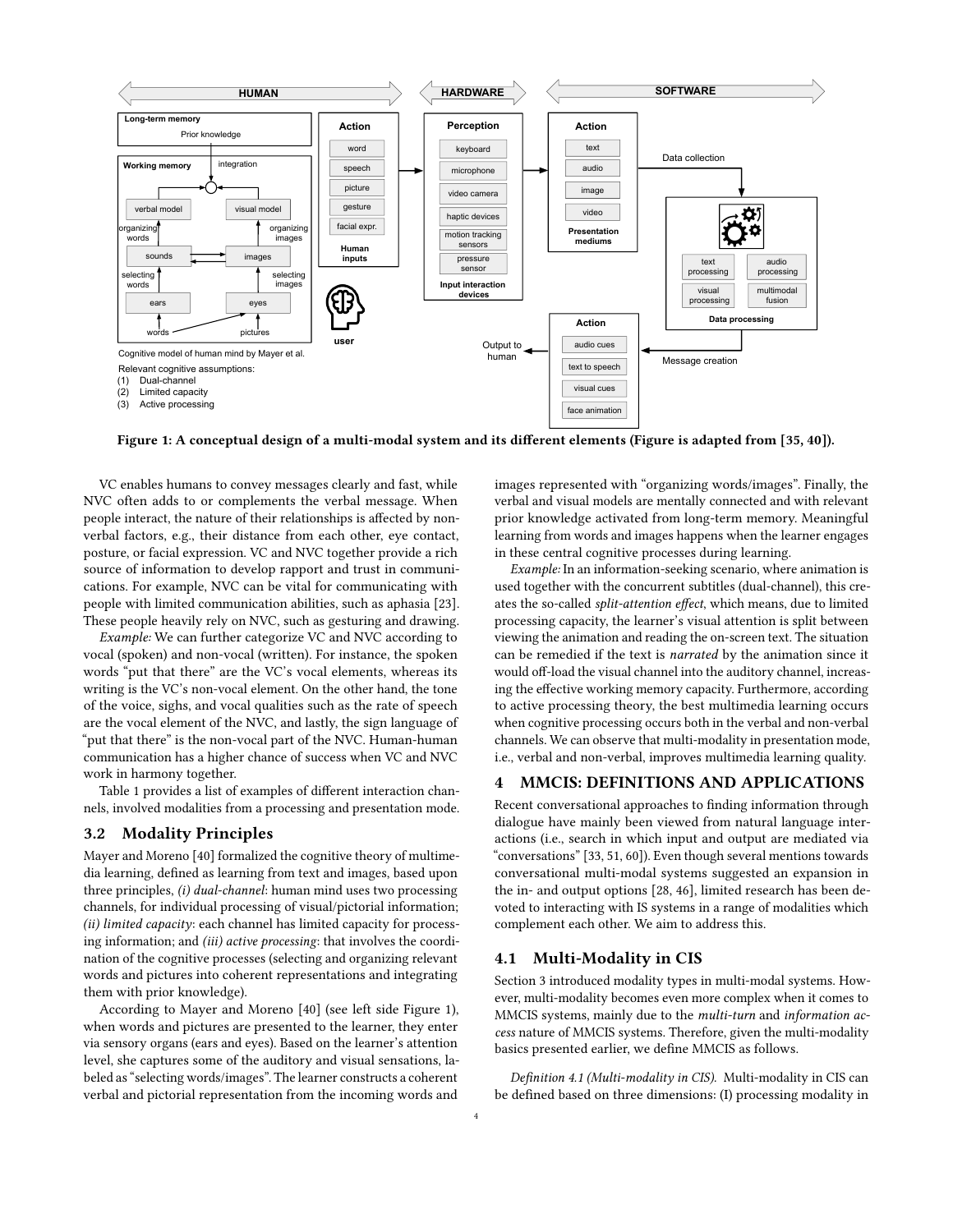<span id="page-4-0"></span>Table 1: Comparison of different modality types (refer to Section [3.1\)](#page-2-1). Input/Output represent the input and output channels to the system. The information was originally obtained from Glinert and Blattner [\[25\]](#page-9-31), Turk [\[61\]](#page-10-13), and extended thereby.

| Input/                                                                                                                                   | <b>Interaction</b>                       | <b>Processing modality</b> |         |       |       |        | <b>Presentation mode</b> |           |            |
|------------------------------------------------------------------------------------------------------------------------------------------|------------------------------------------|----------------------------|---------|-------|-------|--------|--------------------------|-----------|------------|
| Output                                                                                                                                   | channel                                  | Visual                     | Textual | Audio | Touch | Others | Verbal                   |           | Non-verbal |
|                                                                                                                                          |                                          |                            |         |       |       |        | Vocal                    | Non-vocal | Non-vocal  |
|                                                                                                                                          | Structured layouts (forms, lists)        |                            |         |       |       |        |                          |           |            |
|                                                                                                                                          | Speech                                   |                            | ✓       | ✓     |       |        | √                        |           |            |
|                                                                                                                                          | Facial expression, gestures, lip reading | ✓                          |         |       |       |        |                          |           |            |
|                                                                                                                                          | Emotion recognition from EEG             |                            |         |       |       | J      |                          |           |            |
|                                                                                                                                          | Eye/gaze tracking                        |                            |         |       |       |        |                          |           |            |
|                                                                                                                                          | Pressure                                 |                            |         |       | √     |        |                          |           |            |
|                                                                                                                                          | Interactive map                          | √                          |         |       | ✓     |        |                          |           |            |
|                                                                                                                                          | Motion capture (non-visual)              |                            |         |       |       |        |                          |           |            |
| $\Omega$                                                                                                                                 | Animation + on-screen text (subtitle)    | ↵                          |         |       |       |        |                          |           |            |
| $\Omega$                                                                                                                                 | Narrating animation                      |                            |         |       |       |        |                          |           |            |
| * Note that although speech is by definition a multi-modal signal (spoken words+atmosphere noise), we refer to it as a uni-modal signal. |                                          |                            |         |       |       |        |                          |           |            |
| ** The vocal element of NVC may include tone of the voice, sighs and other vocal qualities, which are not used in this table.            |                                          |                            |         |       |       |        |                          |           |            |

conversation  $(C)$ ,  $(II)$  multi-modality in user-system interaction  $(I)$ , and (III) multi-modality in processing and accessing information items (D). Therefore, multi-modality in each MMCIS system can be formally represented as:

Multi-Modality in MMCIS = 
$$
C + I + D
$$
 (1)

We define the multi-modality dimensions  $C, I$ , and  $D$  as follows:

Dimension I: Processing Modality in conversation (C). Let  $C = [c_1, c_2, \cdots, c_m]$  denote a conversation with *m* conversation interactions, between the user and the system, where  $c_i$  contains all the information about the  $i^{\text{th}}$  interaction, including the actor (user(s) or system(s)), the content, and the context (e.g., time, location, or device). We define multi-modality in processing the conversation C based on two concepts of processing modality alternation and combination as follows:

• Processing modality alternation in conversation: If each conversation interaction uses a single processing modality, but the processing modality between two adjacent interactions alters, then the conversation is multi-modal by processing modality alternation. Formally, the conversation  $C$  is multi-modal by alternation if both of the following conditions are satisfied.

$$
\begin{cases}\n|\text{modality}_p(c_i)| = 1 & \forall i : 1 \le i \le m \\
\text{modality}_p(c_i) \neq \text{modality}_p(c_{i+1}) & \exists i : 1 \le i < m\n\end{cases} \tag{2}
$$

where modality ${}_{\rm p}(\cdot)$  denotes the processing modality of a given conversation interaction. Note that the definition of processing is provided in Section [3.](#page-2-0) Example: a user asks a natural language question in a conversation and the system responds with an image.

• Processing modality combination in conversation: If one conversational interaction in a conversation consists of multiple processing modalities, then the conversation is multi-modal by combination. Formally, the conversation  $C$  is multi-modal by combination if:

$$
|modality_p(c_i)| > 1 \qquad \exists i : 1 \le i \le m \tag{3}
$$

Dimension II: Multi-modality in user-system interaction

processing modalities.

 $(I)$ . Independent from the processing modality of conversational interactions in  $C$ , if the interaction channel or the result presentation mode (see Section [3.1\)](#page-2-1) involves multiple interaction modalities, then the conversational information access system is multi-modal with respect to Dimension II or user-system interactions. Example: a user interacts with the system using a speech interface and/or a visual screen.

Example: a user selects an image of a plant and asks a question about the image, therefore, the interaction consists of two

In the above equations, uni- or multi-modality of a conversation interaction  $c_i$  are defined on the processing modalities reviewed in Section [3.1.](#page-2-1) If there is no (at least one) modality alternation or combination in the conversation  $C$ , then  $C$  is uni-modal (multimodal) with respect to the first multi-modality dimension (C).

Dimension III: Multi-modality in processing and accessing information items  $(D)$ . If the information items used in the information access systems (for example, the documents that are retrieved or recommended) require different processing modalities (see Section [3.1\)](#page-2-1) or the modality of the information items and the conversation interactions in  $C$  are different, then the system is multi-modal with respect to Dimension III  $(D)$ . Example: the system retrieves music in response to a keyword search query of the user in a multi-turn conversation.

In summary, C represents what information the system is receiving from the user during the conversation. Thus, C focuses on the system-side of the interaction in which multi-modality refers to processing modality.  $I$  represent all the interaction channels used by the user to interact with the system and by the system to interact with the user.  $D$  focuses on the information items and processing data. Thus,  $D$  has a system oriented view of the data collection and is centered on processing modality.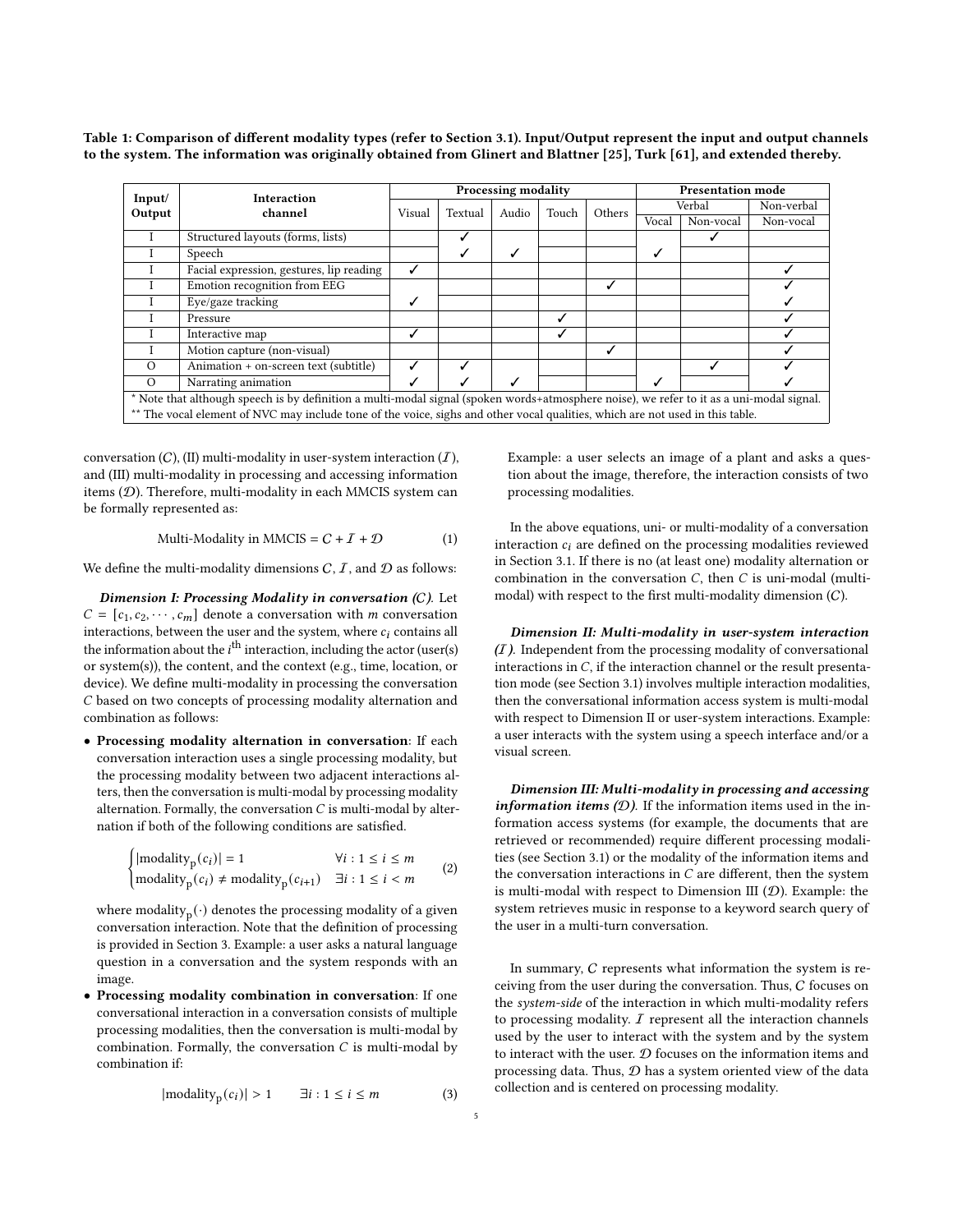#### 4.2 Why use MMCIS

In essence, conversations are multi-modal. Humans interact with their environment and fellow humans through a myriad of modalities. We talk, look, and touch our physical world concurrently. We observe a friend's tone of voice, facial expressions, and hand movements to understand which message they convey beyond the spoken language. All these different inputs provide us with a holistic view of the conversation's topic, our friend's sentiment towards the topic, or their mental state. However, all this information is lost in a simple interface which we typically navigate in a unimodal way with a mouse, keyboard, or touchscreen. The simplicity of uni-modality leaves us as humans wanting more satisfactory, rich, and human-like interactions, which leads us to consider how multi-modal interactions can be incorporated into search.

In particular, for search formulations, users can expand their information need input modality from a typically written query to multi-modal input. The different ways of expressing an information need may overcome the difficulty to express our thoughts or information gap [\[5,](#page-9-5) [56\]](#page-10-16).

4.2.1 Advantages of MMCIS. We highlight some advantages to searching over a multi-modal channel, incorporating context, overcoming errors, improving learning, and enhancing accessibility.

Context. Much work has been done to include context into search; however, advanced multi-modal interactions and data should increasingly be included in future models. In addition, intentionally incorporation contextual features enables the move from sequential (uni-modal) to parallel design (multi-modal). Furthermore, information needs can be expressed in more than keywords, facilitating the use of suitable modalities for particular needs and thus enabling to interact beyond spoken language. Instead of relying on the context which can be sensed by a system, users can actively disclose their context by sharing photos or videos as query (i.e., the context) including voice as a proxy of the user's mental or emotional state. The increased usage of context through multi-modal interactions also can be more human-like (including "socialness"), that is, because all the extra context features can be included in the model.

Errors and Accuracy. The multi-modal system can help overcome errors and increase accuracy from both input and output from systems. For input signals, multi-modal input can help with overcoming errors (i.e., multi-modal can deal with speech disfluencies better by combining speech recognition and lipreading [\[24,](#page-9-32) [69\]](#page-10-8)). For output, a combination of speech and subtitles can overcome issues of presenting results in a noisy environment.

Learning. Since human learning is a complex multidimensional activity, it makes sense to consuming information through multimodal interactions (see Section [3.2\)](#page-3-1). This novel interaction mode can enhance users' different kinds of thinking and reasoning, adapting to the information seeker's needs.

Accessibility. People differ in capabilities, needs, or preferences. Even though a particular task can be achieved with a specific modality, providing users with several modalities and the opportunity to switch between modalities enhances equal information access. For example, a person with dyslexia may be very capable of typing a keyword; however, being able to verbalise it to a system may overcome

spelling difficulties. Different modalities have different benefits, and it is often easier to point to an object instead of describing it. Finally, multi-modal output can adapt to the most informative mediums overcoming the limitations of a single-medium output [\[24\]](#page-9-32) and thus making it more "natural" to interact with MMCIS systems.

## 4.3 When to Integrate Multiple Modalities and Conversations to support MMCIS

Natural language statements or short queries are not always suitable to search. Hence, MMCIS is suitable in the following conditions:

- the person who is searching has **device(s)** available which allow for more than one interaction mode (multi-device and multimodal),
- when the task's context is important and can be captured with a device in a suitable modality enhancing personalization,
- when task complexity can be supported by the mode of device interaction,
- when the results can be returned in an appropriate **output modal**ity given the device, context, and complexity.

Next, we illustrate these differences and expand on when MMCIS may not be or less suitable.

Example task 1: Classic information retrieval. Let us consider a classic IR task of the Robust TREC 2004 topic. This task has been identified by Bailey et al. [\[4\]](#page-9-33) as a medium complexity task as per Taxonomy of Learning objectives [\[3\]](#page-9-34). Let us imagine a user is in their home environment at their desk while listening to a podcast.

- Topic ID: 314
- Title: Marine Vegetation
- Description: Commercial harvesting of marine vegetation such as algae, seaweed and kelp for food and drug purposes.

Since our user has access to a desktop (device) at their desk (context), and the task involves more than one keyword search (complexity), it makes sense to conduct the search over a keyword browser-based retrieval. Nevertheless, the engine may pro-actively converse to narrow down or specify the search [\[58,](#page-10-3) [65\]](#page-10-17). Furthermore, depending on how the user anticipates the results, the browser could use visual or auditory information to satisfy the information need (e.g., video fragments from news broadcasts). Thus, making use of the multi-modal response presentation techniques and conversational feedback loops to refine results.

Example task 2: On-the-go and longitudinal information seeking. Let us revisit the example stated in Section [1,](#page-0-0) in which a person was cycling (non-stationary context), had multiple mobile electronic devices available, and several information needs with ranging complexity. The user instigated a conversation with the system by submitting numerous queries (photo and voice query) to build their information need. However, many of these information needs were not addressed on the spot while the person was cycling but instead queued until the user was able to receive the information through the appropriate modality. It was thus enabling the user to gather and access information over a long period.

Example task 3: Multi-party or collaborative search. The previous examples illustrate single-party information needs with one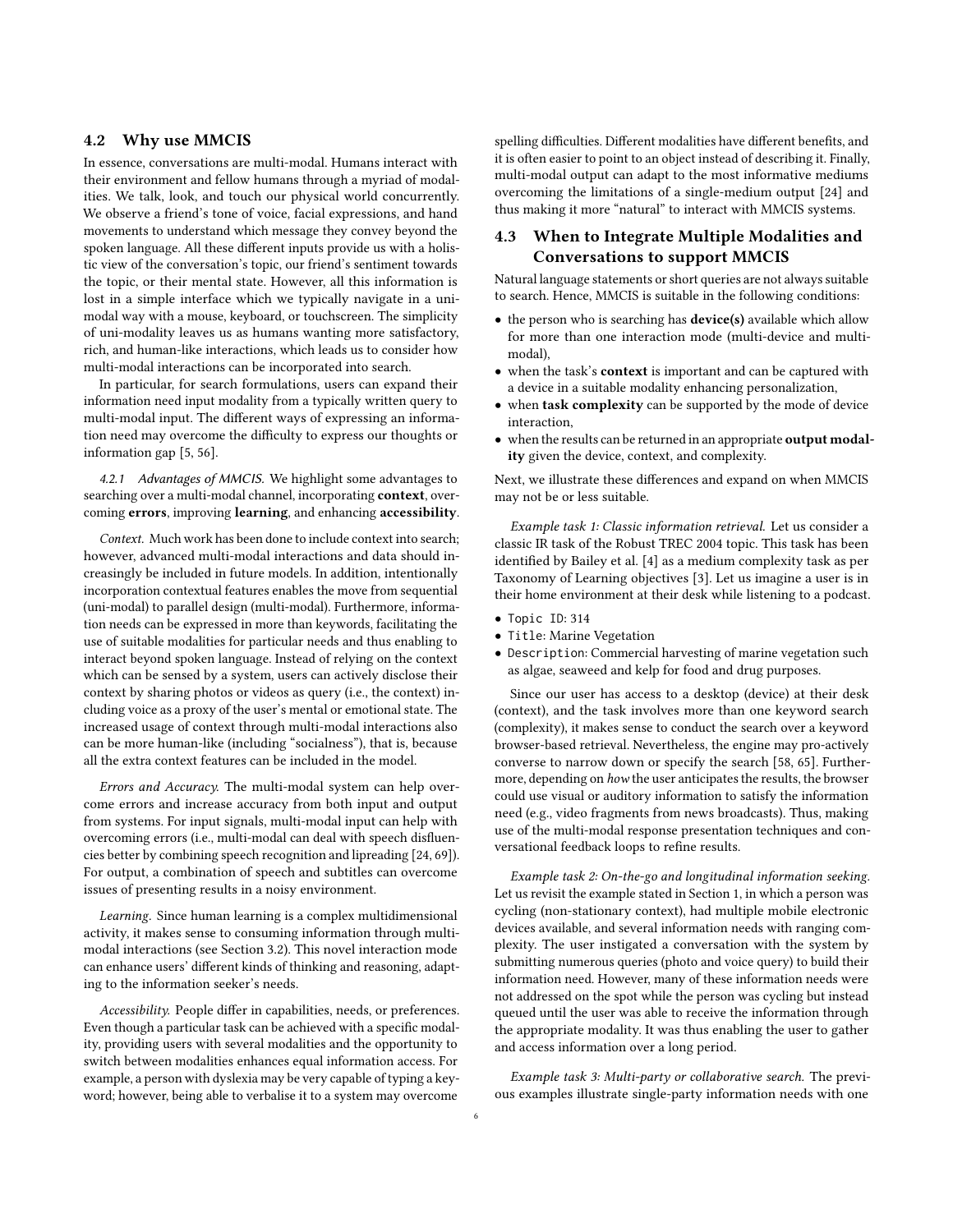or multiple devices and information needs. The following example demonstrates the advantages of multi-modal interactions for collaborative (or multi-party) CIS.

Imagine you are driving with some friends for a day out, suddenly your car has a warning sign indicating you need to stop and pull over. You and your friends start to search online by submitting the information need to diagnose the problem. You start submitting keywords via voice and photographs to a search engine, watch videos to establish the problem, and upload the car diagnostics to your dealer. Simultaneously, one of the friend's films and photographs the car and uploads it to a forum on cars to ask experts for advice while searching for alternative transportation to get back home. The other friend just hung up the phone with the car mechanic, who is now adding their search terms and found the information to the search session. The use of different devices to submit the multiple information needs to support the accomplishment of several tasks at the same time while triangulating, fusing, or "meshing" sources to improve overall recognition robustness [\[36,](#page-9-35) [50\]](#page-10-18). This complex information task allows you, your friends, and your car mechanic to corroborate information from multiple devices and modalities while supporting sense-making of the issue. Furthermore, this example illustrates the utility of both synchronous and asynchronous searching while the curated conversation with information through the system can alleviate the cognitive burden of the information-seeking task. Again, different modalities to consume the information may be appropriate at given times. Furthermore, we hypothesize that the systems will play an active role in selecting, organisation, and presenting the information as the knowledge expert.

Summary. As seen in the examples, different electronic devices (e.g., desktop, mobile device, smart speaker, or car) supporting multiple modalities, user contexts (stable or changing context), and task complexities (simple to complex) can be accommodated in a multi-modal conversation with information. The examples show that searching through the web with ever-growing corpora is not an easy task. MMCIS is inherently an interactive process and we believe that supporting cooperative user–system conversations will improve existing IR systems.

Scenarios Which May Not Invite For MMCIS. MMCIS may not always be a good idea and can add burden for simple information needs, especially when existing channels work well [\[7\]](#page-9-36). Furthermore, some disadvantage of the multi-modal conversations include strong computational and continuous network capabilities. That is, users may not be able to search when they are not connected over the internet. On a user level, there is the possibility of cognitive overload users by too much information, device-switching, or modality changes. Challenges such as privacy concerns about all the gathered data need to be investigated. Furthermore, on a more technical level, multi-modal research is expensive to collect, build, and test. It has been suggested that interdisciplinary knowhow is needed to optimise the complex and challenging needs of a multi-modal system [\[31\]](#page-9-37).

#### <span id="page-6-0"></span>5 MMCIS CHALLENGES

In this section, we discuss challenges in designing and building MMCIS systems. These challenges are divided into five categories.

#### 5.1 Multi-Modal Conversational Interactions

Multi-modal conversational input interactions result in several research challenges that do not exist or has been overlooked in uni-modal conversational systems which are addressed next.

Designing devices that support different interaction channels. Each interaction channel requires unique sensors, processing units, and user interfaces. Some of them are common in existing devices, such as smartphones and speech-only intelligent assistants. However, there exist several multi-modal interactions that are not supported by current devices. For instance, even though eye-tracking is extensively used for understanding user interactions research [\[6\]](#page-9-38), it has not been widely deployed in popular devices. We believe that advancing technology, reducing deployment cost, and increasing applications are the key to introducing new interaction channels to the devices for MMCIS. One can imagine that interacting with virtual and augmented reality devices for information seeking purposes becomes widely accessible soon.

Recognizing interactions. MMCIS systems should recognize multi-modal interactions. For instance, for speech interactions, it is often difficult to find the answer to the user request in the form of speech signals, and this is why ASR is used to transcribe speech interactions. Different interaction modalities require unique models for recognizing the interactions, and developing these models is necessary to advance MMCIS research. An important research question is what representation should be used for different interaction modalities. Converting all modalities to text is not optimal and producing a unified representation across modalities seems an unavoidable research challenge. Moreover, some modalities are context-rich and useful information can be inferred from the context. For instance, the background noise in speech interactions can provide useful information, e.g. user's location. Similarly, speech can provide rich cues about user's emotion and sentiment, a useful piece of information omitted in text-based CIS. Extracting and inferring such information from context introduce new research problems for MMCIS systems. Note that using such information may have privacy implications and user consent may be required.

Correcting the recognized interactions and error mitigation. Automatic recognition of multi-modal interactions is not errorless. Different techniques, such as language modeling or computing the probability of observing each recognized interaction, are required for correcting these mistakes. If the system cannot accurately correct the recognized interaction, it may bring the user in the loop by asking a clarifying question, e.g., see [\[54\]](#page-10-19).

Discoverability of interaction channels. Like most new technologies, users can be educated on how and when to use different interaction channels in the conversation. This can be simply ignored with the hope that users will discover the capabilities of the system themselves. However, different models can be developed to make this process more efficient, thus resolving the tension between exploration and instructions [\[47\]](#page-10-20).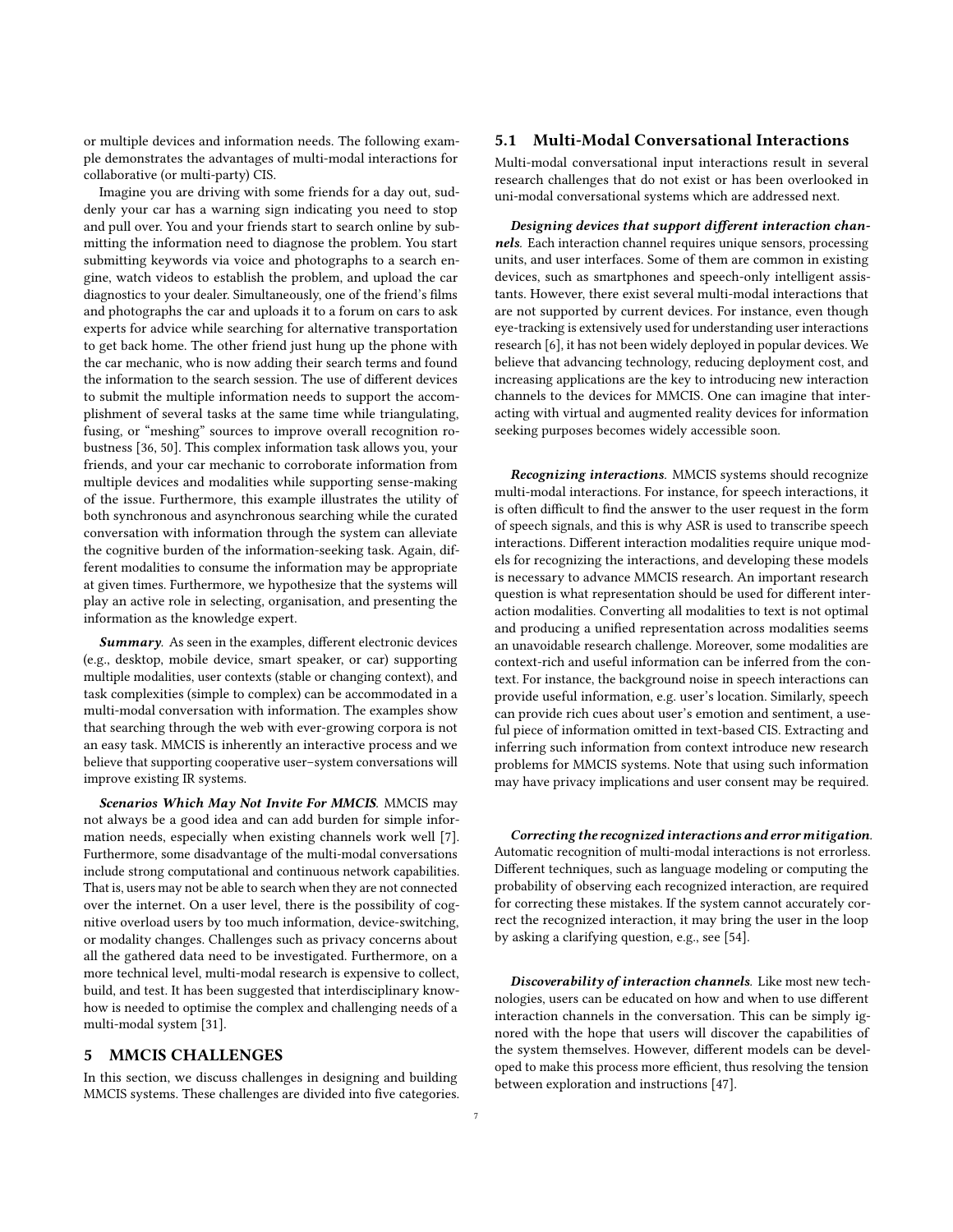## 5.2 Multi-Modal Conversational Understanding

Conversational understanding in information seeking conversations refers to a process of accurate representation of user information need in a multi-turn user–system conversation. Topic tracking, co-reference, and ellipsis resolutions are major challenges in conversation understanding [\[2\]](#page-9-39). Different levels of multi-modality in conversation, as explained in Section [3.1,](#page-2-1) makes conversation understanding tasks challenging. We review a number of these challenges that should be addressed for developing successful MMCIS systems:

Resolving co-references and ellipsis across modalities. Coreference resolution, i.e., finding all expressions that refer to the same entity, and ellipsis resolution, i.e., identifying all omissions from a clause of one or more words, are at the core of conversation understanding. Existing work mainly focuses on co-reference and ellipsis resolutions from a conversation in the form of text [\[37\]](#page-9-40). These problems also exist in multi-modal conversations and yet to be appropriately explored.

Multi-modal query rewriting. Rewriting the last user request within the context of the existing conversation in order to produce a history-independent request (query) is one of the common tasks in conversation understanding. Multi-modal query rewriting models should be able to draw the connection across modalities that appeared in the conversation. For instance, modelling such connections, the connection between the text and images used in a conversation, is a challenging and essential task to be explored.

Learning conversation representation across modalities. Conversation understanding models are mainly trained based on user– system interactions. Learning from different conversations, each in different modalities, is a challenging task. A straightforward solution is to train different models for each modality. However, this is not an optimal solution. Transferring knowledge across modalities is an exciting and essential challenge in MMCIS systems.

Conversation understanding for cold-start modalities. Advancing in technology leads to the development of new sensors, devices, and interfaces, and thus new interaction modalities. Adding a new modality to an existing MMCIS system is yet another challenge in conversation understanding. We call this problem studying cold-start modalities and this can be another case of transferring knowledge across modalities.

## 5.3 Multi-Modal Conversational Ranking and Generation

Multi-modality further results in various research challenges in conversational result ranking and generation. They include computing the similarity between conversation representation and the retrieved items. If the modality of items in the collection is different from the conversation modality, the MMCIS system should bridge this gap by learning shared representations or transforming one modality to another. Due to the nature of retrieval tasks, these solutions should be efficient and scalable. Besides, generating multimodal results requires developing new generative models [\[19\]](#page-9-41) to keep the connection between different modalities in a generation.

### 5.4 Multi-Modal Response Presentation

As frequently mentioned throughout the paper, conversational systems create challenging research problems related to result presentation. Here we review these challenges:

Selecting output modality. In the case of multiple output modalities, deciding which modality to use for results presentation is important. Selecting the output modality can depend on the type of request and response, user preferences, system properties (e.g., screen size), and situational context (e.g., using speech outputs while driving a car).

Changing the modality of the retrieved or generated response. If the selected output modality is different from the retrieved or generated response, a model should be employed to convert its modality to the selected one. Some examples include automatic speech generation (converting text to speech), generating text from images and diagrams and vice versa.

Response presentation in multiple modalities. A response can be presented in multiple different modalities. For example, the response to a user request may be an image (or diagram) in addition to a text or speech description of that image (or diagram). Presenting the results using multiple modalities may need further research in terms of user interface and response ranking and generation.

## 5.5 MMCIS Evaluation Challenges

Evaluating IIR models is challenging. The reusable test collections for CIS tasks are built based on several simplifying assumptions about the system abilities and user behavior. For instance, the TREC Conversational Assistance Track [\[15\]](#page-9-42) assumes that users always ask related natural language questions in each session and the system can only retrieve several passages. As another example, the Qulac dataset [\[1\]](#page-9-43) considers clarifying questions in response to search queries with the assumption that users always submit a single keyword query in each session. Such assumptions do not often hold in real-life settings. This is why online evaluation of CIS systems is critical. However, large-scale online evaluation is expensive and time-consuming and is only accessible to a small fraction of researchers. Therefore, building reusable test collections is still one of the most important parts of CIS research. All the mentioned facts are relevant to all types of CIS systems, including MMCIS. That being said, evaluating MMCIS systems requires some unique properties. They include evaluating the system's ability to  $(i)$ represent and utilize different input modalities and item modalities in the collection, (ii) present the responses in different modalities, and (iii) select the most appropriate modality for response presentation. Little is known about the guidelines for evaluating MMCIS systems. Methodologies used for creating reusable test collections presented in previous work for CIS research [\[1,](#page-9-43) [15,](#page-9-42) [48,](#page-10-21) [65,](#page-10-17) [67,](#page-10-7) [68\]](#page-10-22), user simulation [\[66\]](#page-10-23), and online evaluation [\[30,](#page-9-44) [34\]](#page-9-45) are generally applicable to MMCIS evaluation.

## <span id="page-7-0"></span>6 A PLATFORM FOR MMCIS RESEARCH

We introduce a platform for developing and evaluating MMCIS models by extending the Macaw's platform [\[64\]](#page-10-2) to handle multiple interaction and processing modalities. Macaw is an open-source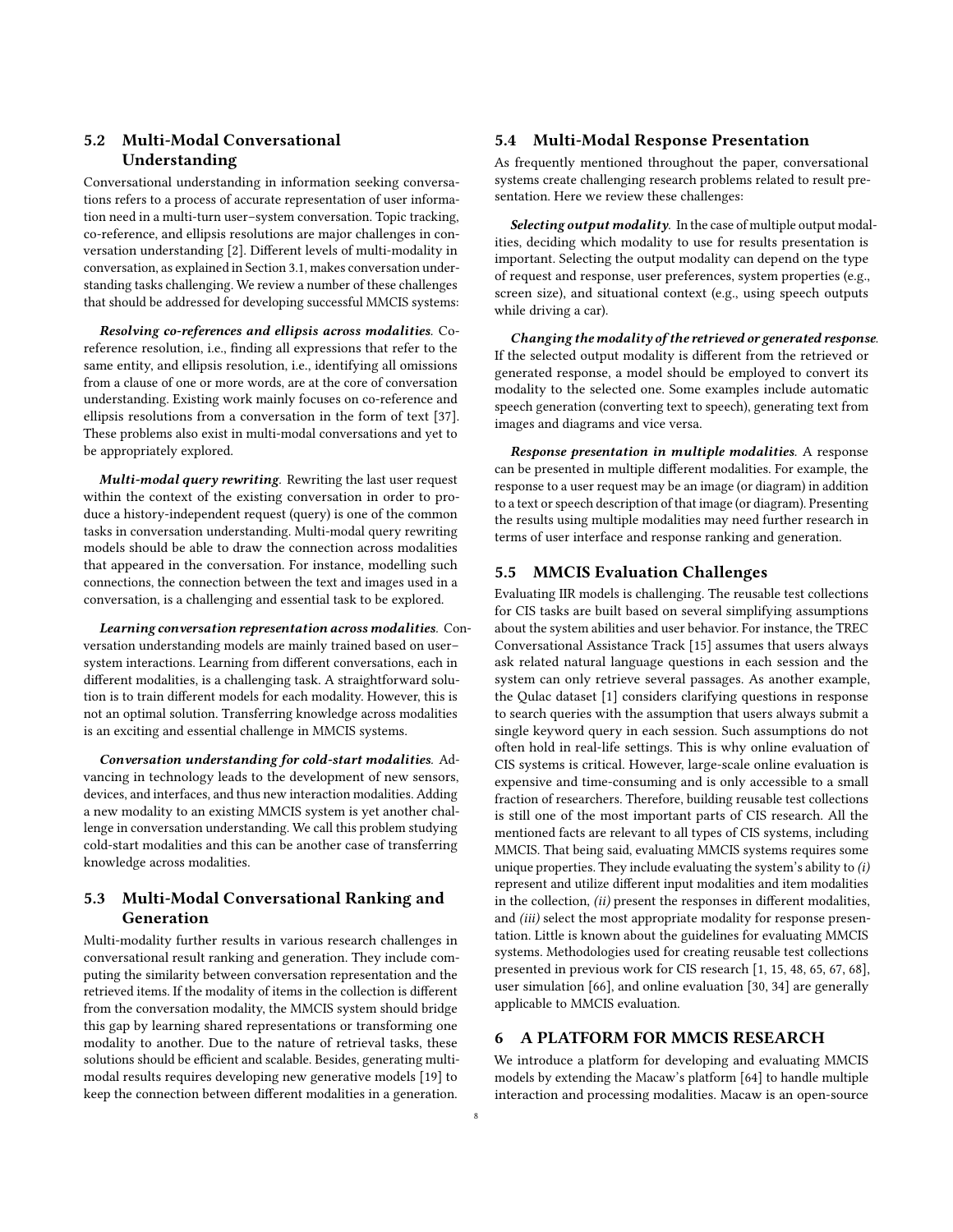<span id="page-8-1"></span>

Figure 2: A high-level architecture for the Macaw-MMCIS platform.

platform implemented in Python for CIS research. It uses the Telegram interface that supports multi-modal interactions, however, its original architecture fails at handling different types of multimodal interactions. This has motivated us to extend its architecture by multi-modal components. We open-source our implementation, called Macaw-MMCIS, for research purposes.<sup>[2](#page-8-0)</sup>

The high-level architecture of Macaw-MMCIS is depicted in Figure [2.](#page-8-1) The new components, with respect to the Macaw's original architecture include:

- Multi-modal Request Recognition: The goal of this component is to convert the user's Request Message to a unified format, e.g., converting everything to text or producing a high-dimensional latent shared representation for all modalities. The output of this component is a Message that extends the Request Message with the recognized unified representation. Note that each Message in Macaw is a JSON object.
- Multi-modal Conversation Understanding: Once the whole conversation history for the current request is retrieved, this component is responsible for helping the downstream informationseeking tasks utilize the conversation. This may include multimodal co-reference and ellipsis resolution and/or learning a joint representation from the given conversation.
- Multi-Modal Information Seeking Processes: These components are responsible for response retrieval or generation. Each may use different algorithms or perform additional information seeking tasks. Note that these components are equivalent to Actions in the original Macaw's architecture with the difference that they can retrieve or generate multi-modal items.
- Output Modality Selection: This component is a classifier that selects the modality that should be used for presenting the produced response to the user.
- Modality Conversation: If the selected output is different from the produced response modality, this component converts the

response's modality and returns a Response Message object. This component can be as simple of speech generation when the produced result is text and the selected modality is speech.

For the rest of components, we refer the reader to Zamani and Craswell [\[64\]](#page-10-2), as they have not been significantly modified from their original implementations in Macaw. The developed platform supports different modalities, including text, speech, image, and video, in addition to other interaction channels such as click.

### 7 CONCLUSION AND FUTURE WORK

This perspectives paper explored information-seeking through multi-modal conversations. We consolidated existing research on multi-modal interactions and CIS to define MMCIS. We implemented a clear definition of modality types (i.e., interaction channel, processing modality, and presentation mode), including examples enabling a proper understanding of multi-modality and its significance. We consider the contribution of the MMCIS definition and dimensions (i.e., multi-modality in conversations, user–system interactions, and processing and accessing information items) to support the research and development for dedicated MMCIS systems. Furthermore, by illustrating possible MMCIS tasks and research challenges, we identified conditions in which this emerging interaction paradigm is suitable. Additionally, we released a research platform for MMCIS. To the best of our knowledge, no formal MMCIS definitions have been proposed. Finally, overcoming the identified research challenges with our proposed MMCIS research platform, MACAW-MMCIS, is a critical extension of this work. We argue that this highly multi-disciplinary research can bridge research communities and positively impact information accessibility.

## 8 ACKNOWLEDGEMENTS

This work was supported in part by the Center for Intelligent Information Retrieval. Any opinions, findings and conclusions or recommendations expressed in this material are those of the authors and do not necessarily reflect those of the sponsor.

<span id="page-8-0"></span> $^2$ Macaw-MMCIS is integrated into the Macaw project and is available at [https://github.](https://github.com/hamed-zamani/macaw) [com/hamed-zamani/macaw.](https://github.com/hamed-zamani/macaw)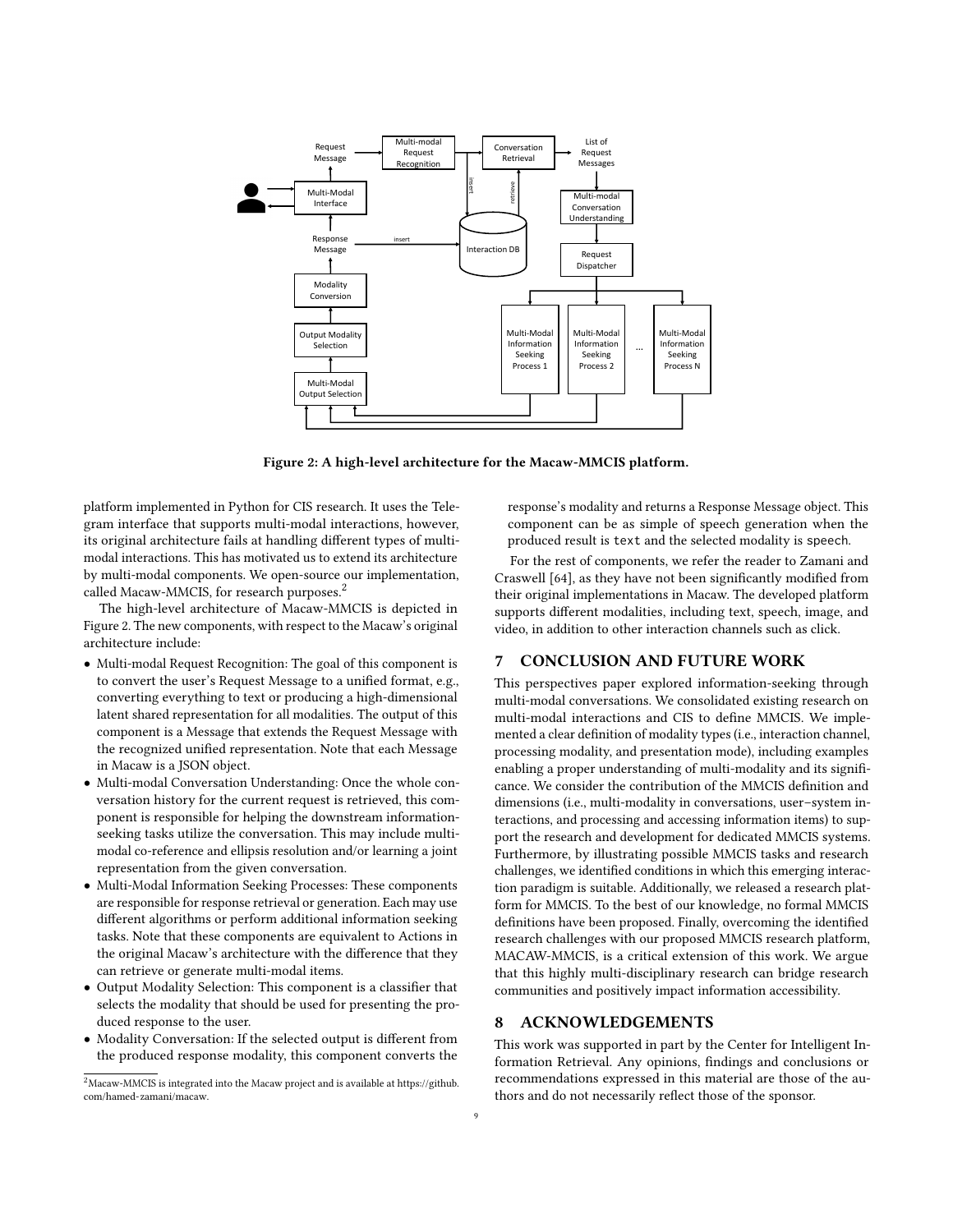#### **REFERENCES**

- <span id="page-9-43"></span>[1] Mohammad Aliannejadi, Hamed Zamani, Fabio Crestani, and W. Bruce Croft. 2019. Asking Clarifying Questions in Open-Domain Information-Seeking Conversations. In SIGIR. ACM, 475–484.
- <span id="page-9-39"></span>[2] Avishek Anand, Lawrence Cavedon, Hideo Joho, Mark Sanderson, and Benno Stein. 2020. Conversational search (dagstuhl seminar 19461). In Dagstuhl Reports, Vol. 9. Schloss Dagstuhl-Leibniz-Zentrum für Informatik.
- <span id="page-9-34"></span>[3] Lorin W. Anderson, David R. Krathwohl, and B. S. Bloom. 2001. A Taxonomy for Learning, Teaching, and Assessing: A Revision of Bloom's Taxonomy of Educational Objectives. Longman.
- <span id="page-9-33"></span>[4] Peter Bailey, Alistair Moffat, Falk Scholer, and Paul Thomas. 2015. User variability and IR system evaluation. In Proceedings of Conference on Research and Development in Information Retrieval (SIGIR). 625–634.
- <span id="page-9-5"></span>[5] Nicholas J. Belkin. 1980. Anomalous states of knowledge as a basis for information retrieval. Canadian Journal of Information Science 5, 1 (1980), 133–143.
- <span id="page-9-38"></span>[6] Valeria Bolotova, Vladislav Blinov, Yukun Zheng, W. Bruce Croft, Falk Scholer, and Mark Sanderson. 2020. Do People and Neural Nets Pay Attention to the Same Words: Studying Eye-Tracking Data for Non-Factoid QA Evaluation. In Proceedings of International Conference on Information and Knowledge Management (CIKM). 85–94.
- <span id="page-9-36"></span>[7] Lawrence Cavedon, Bernd Fröhlich, Hideo Joho, Ruihua Song, Jaime Teevan, Johanne Trippas, and Emine Yilmaz. 2020. Scenarios that Invite Conversational Search. In Conversational Search (Dagstuhl Seminar 19461), Avishek Anand, Lawrence Cavedon, Hideo Joho, Mark Sanderson, and Benno Stein (Eds.). Dagstuhl, 66–69.
- <span id="page-9-19"></span>[8] Jingjing Chen, Chong-Wah Ngo, Fuli Feng, and Tat-Seng Chua. 2018. Deep Understanding of Cooking Procedure for Cross-modal Recipe Retrieval. In 2018 ACM Multimedia Conference on Multimedia Conference, MM 2018, Seoul, Republic of Korea, October 22-26, 2018. ACM, 1020–1028.
- <span id="page-9-2"></span>[9] Leigh Clark, Nadia Pantidi, Orla Cooney, Philip Doyle, Diego Garaialde, Justin Edwards, Brendan Spillane, Emer Gilmartin, Christine Murad, Cosmin Munteanu, Vincent Wade, and Benjamin R. Cowan. 2019. What Makes a Good Conversation? Challenges in Designing Truly Conversational Agents. In Proceedings of the 2019 CHI Conference on Human Factors in Computing Systems (CHI '19). 1–12.
- <span id="page-9-4"></span>[10] W. Bruce Croft. 2019. The Importance of Interaction for Information Retrieval. In Proceedings of the 42nd International ACM SIGIR Conference on Research and Development in Information Retrieval (SIGIR'19). 1–2.
- <span id="page-9-0"></span>[11] W. B. Croft and R. H. Thompson. 1987. I3R: A new approach to the design of document retrieval systems. Journal of the American Society for Information Science 38, 6 (1987), 389–404.
- <span id="page-9-24"></span>[12] Paul A. Crook, Shivani Poddar, Ankita De, Semir Shafi, David Whitney, Alborz Geramifard, and Rajen Subba. 2019. SIMMC: Situated Interactive Multi-Modal Conversational Data Collection And Evaluation Platform. CoRR abs/1911.02690 (2019).
- <span id="page-9-23"></span>[13] Chen Cui, Wenjie Wang, Xuemeng Song, Minlie Huang, Xin-Shun Xu, and Liqiang Nie. 2019. User Attention-guided Multimodal Dialog Systems. In Proceedings of the 42nd International ACM SIGIR Conference on Research and Development in Information Retrieval, SIGIR 2019, Paris, France, July 21-25, 2019. ACM, 445–454.
- <span id="page-9-11"></span>[14] Peng Cui, Zhiyu Wang, and Zhou Su. 2014. What Videos Are Similar with You?: Learning a Common Attributed Representation for Video Recommendation. In Proceedings of the ACM International Conference on Multimedia, MM '14,, Kien A. Hua, Yong Rui, Ralf Steinmetz, Alan Hanjalic, Apostol Natsev, and Wenwu Zhu (Eds.). ACM, 597–606.
- <span id="page-9-42"></span>[15] Jeffrey Dalton, Chenyan Xiong, and Jamie Callan. 2019. CAsT 2019: The Conversational Assistance Track Overview. In Proceedings of the Twenty-Eighth Text REtrieval Conference, TREC 2019, Gaithersburg, Maryland, USA.
- <span id="page-9-8"></span>[16] Yashar Deldjoo, Mihai Gabriel Constantin, Hamid Eghbal-Zadeh, Bogdan Ionescu, Markus Schedl, and Paolo Cremonesi. 2018. Audio-visual encoding of multimedia content for enhancing movie recommendations. In Proceedings of the 12th ACM Conference on Recommender Systems. 455–459.
- <span id="page-9-12"></span>[17] Yashar Deldjoo, Maurizio Ferrari Dacrema, Mihai Gabriel Constantin, Hamid Eghbal-zadeh, Stefano Cereda, Markus Schedl, Bogdan Ionescu, and Paolo Cremonesi. 2019. Movie genome: alleviating new item cold start in movie recommendation. User Model. User Adapt. Interact. 29, 2 (2019), 291–343.
- <span id="page-9-9"></span>[18] Yashar Deldjoo, Tommaso Di Noia, Daniele Malitesta, and Felice Antonio Merra. 2021. A Study on the Relative Importance of Convolutional Neural Networks in Visually-Aware Recommender Systems. In CVPRW-CVFAD 2021 :The 4th CVPR Workshop on Computer Vision for Fashion, Art, and Design. CVPR Proceedings.
- <span id="page-9-41"></span>[19] Yashar Deldjoo, Tommaso Di Noia, and Felice Antonio Merra. 2021. A survey on adversarial recommender systems: from attack/defense strategies to generative adversarial networks. ACM Computing Surveys (CSUR) 54, 2 (2021), 1-38.
- <span id="page-9-14"></span>[20] Yashar Deldjoo, Markus Schedl, Paolo Cremonesi, and Gabriella Pasi. 2020. Recommender Systems Leveraging Multimedia Content. ACM Comput. Surv. 53, 5 (2020), 106:1–106:38.
- <span id="page-9-17"></span>[21] J. Devlin, M. Chang, K. Lee, and K. Toutanova. 2019. BERT: Pre-training of Deep Bidirectional Transformers for Language Understanding. In Proc. of NAACL. [22] Aleksandr Farseev, Ivan Samborskii, Andrey Filchenkov, and Tat-Seng Chua.
- <span id="page-9-18"></span>2017. Cross-Domain Recommendation via Clustering on Multi-Layer Graphs.

In Proceedings of the 40th International ACM SIGIR Conference on Research and Development in Information Retrieval. ACM, 195–204.

- <span id="page-9-28"></span>[23] Marlen Fröhlich, Christine Sievers, Simon W Townsend, Thibaud Gruber, and Carel P van Schaik. 2019. Multimodal communication and language origins: integrating gestures and vocalizations. Biological Reviews 94, 5 (2019), 1809– 1829.
- <span id="page-9-32"></span>[24] Dafydd Gibbon, Inge Mertins, and Roger K Moore. 2012. Handbook of multimodal and spoken dialogue systems: Resources, terminology and product evaluation. Vol. 565. Springer Science & Business Media.
- <span id="page-9-31"></span>[25] Ephraim P. Glinert and Meera Blattner. 1996. Multimodal Interaction. IEEE Multim. 3, 4 (1996), 13.
- <span id="page-9-15"></span>[26] Iva Gornishka, Stevan Rudinac, and Marcel Worring. 2019. Interactive Search and Exploration in Online Discussion Forums Using Multimodal Embeddings. CoRR abs/1905.02430 (2019).
- <span id="page-9-20"></span>[27] Aditya Grover and Jure Leskovec. 2016. node2vec: Scalable Feature Learning for Networks. In Proceedings of the 22nd ACM SIGKDD International Conference on Knowledge Discovery and Data Mining. ACM, 855–864.
- <span id="page-9-29"></span>[28] Alex Hauptmann, Joao Magalhaes, Ricardo G. Sousa, and Joao Paulo Costeira. 2020. MuCAI'20: 1st International Workshop on Multimodal Conversational AI. In Proceedings of the 28th ACM International Conference on Multimedia (MM '20). 4767–4768.
- <span id="page-9-3"></span>[29] Alejandro Jaimes and Nicu Sebe. 2007. Multimodal human–computer interaction: A survey. Computer vision and image understanding 108, 1-2 (2007), 116–134.
- <span id="page-9-44"></span>[30] Jiepu Jiang, Ahmed Hassan Awadallah, Rosie Jones, Umut Ozertem, Imed Zitouni, Ranjitha Gurunath Kulkarni, and Omar Zia Khan. 2015. Automatic Online Evaluation of Intelligent Assistants. International World Wide Web Conferences Steering Committee, Republic and Canton of Geneva, CHE, 506–516.
- <span id="page-9-37"></span>[31] Kristiina Jokinen and Antti Raike. 2003. Multimodality–technology, visions and demands for the future. In Proceedings of the 1st Nordic Symposium on Multimodal Interfaces. 239–251.
- <span id="page-9-7"></span>[32] Marius Kaminskas, Francesco Ricci, and Markus Schedl. 2013. Location-aware music recommendation using auto-tagging and hybrid matching. In Seventh ACM Conference on Recommender Systems, RecSys '13, Hong Kong, China, October 12-16, 2013. ACM, 17–24.
- <span id="page-9-6"></span>[33] Johannes Kiesel, Arefeh Bahrami, Benno Stein, Avishek Anand, and Matthias Hagen. 2018. Toward Voice Query Clarification. In Proceedings of Conference on Research and Development in Information Retrieval (SIGIR). 1257–1260.
- <span id="page-9-45"></span>[34] Julia Kiseleva, Kyle Williams, Jiepu Jiang, Ahmed Hassan Awadallah, Aidan C. Crook, Imed Zitouni, and Tasos Anastasakos. 2016. Understanding User Satisfaction with Intelligent Assistants. In Proceedings of the 2016 ACM on Conference on Human Information Interaction and Retrieval (CHIIR '16). 121–130.
- <span id="page-9-26"></span>[35] Multimodal Interaction Lab. 2015. Multimodal Interaction - Human Car Interaction. http://humancarinteraction.com/multimodal-interaction.html. (2015). (Last accessed February 4, 2021).
- <span id="page-9-35"></span>[36] Jennifer Lai. 2000. Conversational Interfaces. Commun. ACM 43, 9 (Sept. 2000), 24–27.
- <span id="page-9-40"></span>[37] Xiaolong Li and Kristy Boyer. 2016. Reference Resolution in Situated Dialogue with Learned Semantics. In Proceedings of the 17th Annual Meeting of the Special Interest Group on Discourse and Dialogue. Association for Computational Linguistics, Los Angeles, 329–338. DOI:<http://dx.doi.org/10.18653/v1/W16-3642>
- <span id="page-9-22"></span>[38] Lizi Liao, Yunshan Ma, Xiangnan He, Richang Hong, and Tat-Seng Chua. 2018. Knowledge-aware Multimodal Dialogue Systems. In 2018 ACM Multimedia Conference on Multimedia Conference, MM 2018, Seoul, Republic of Korea, October 22-26, 2018. ACM, 801–809.
- <span id="page-9-25"></span>[39] Richard E. Mayer. 2005. The Cambridge handbook of multimedia learning, 1st Edition. Cambridge Univ. Press.<http://www.worldcat.org/oclc/57526976>
- <span id="page-9-27"></span>[40] Richard E Mayer and Roxana Moreno. 2003. Nine ways to reduce cognitive load in multimedia learning. Educational psychologist 38, 1 (2003), 43–52.
- <span id="page-9-10"></span>[41] Julian J. McAuley, Christopher Targett, Qinfeng Shi, and Anton van den Hengel. 2015. Image-Based Recommendations on Styles and Substitutes. In Proceedings of the 38th International ACM SIGIR Conference on Research and Development in Information Retrieval, Santiago, Chile, August 9-13, 2015. ACM, 43–52.
- <span id="page-9-16"></span>[42] Tomas Mikolov, Kai Chen, Greg Corrado, and Jeffrey Dean. 2013. Efficient estimation of word representations in vector space. arXiv preprint arXiv:1301.3781 (2013).
- <span id="page-9-21"></span>[43] Liqiang Nie, Wenjie Wang, Richang Hong, Meng Wang, and Qi Tian. 2019. Multimodal Dialog System: Generating Responses via Adaptive Decoders. In Proceedings of the 27th ACM International Conference on Multimedia, MM 2019, Nice, France, October 21-25, 2019. ACM, 1098–1106.
- <span id="page-9-1"></span>[44] R. N. Oddy. 1977. Information retrieval through man-machine dialogue. Journal of Documentation 33, 1 (1977), 1–14.
- <span id="page-9-13"></span>[45] Sergio Oramas, Oriol Nieto, Mohamed Sordo, and Xavier Serra. 2017. A Deep Multimodal Approach for Cold-start Music Recommendation. In Proceedings of the 2nd Workshop on Deep Learning for Recommender Systems, DLRS@RecSys 2017, Como, Italy, August 27, 2017. ACM, 32–37.
- <span id="page-9-30"></span>[46] Sharon Oviatt and Laure Soulier. 2020. Conversational Search for Learning Technologies. In Conversational Search (Dagstuhl Seminar 19461), Avishek Anand, Lawrence Cavedon, Hideo Joho, Mark Sanderson, and Benno Stein (Eds.).